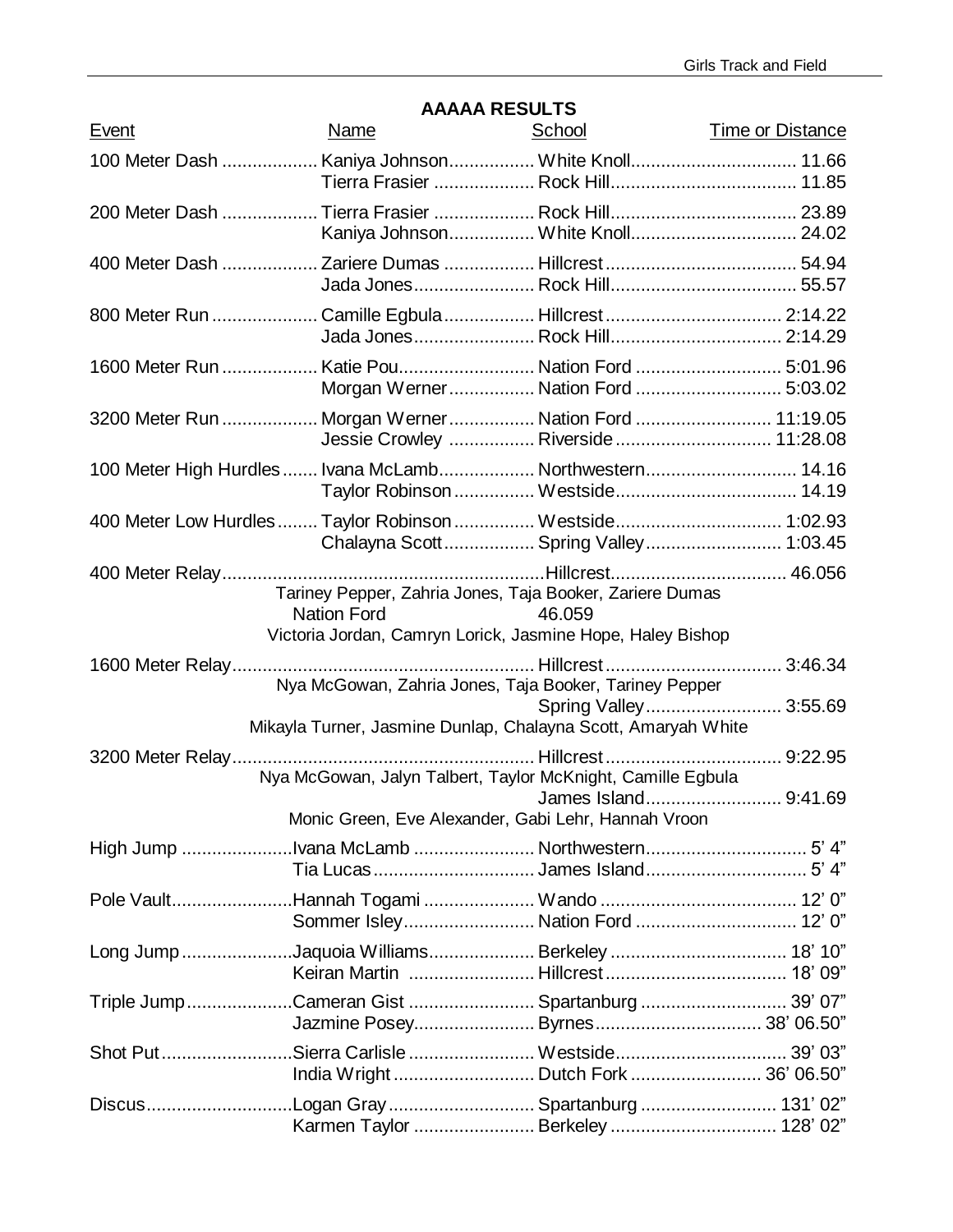| <b>AAAA RESULTS</b> |                                                                                                        |               |                         |  |  |
|---------------------|--------------------------------------------------------------------------------------------------------|---------------|-------------------------|--|--|
| Event               | Name                                                                                                   | <u>School</u> | <b>Time or Distance</b> |  |  |
|                     |                                                                                                        |               |                         |  |  |
|                     |                                                                                                        |               |                         |  |  |
|                     |                                                                                                        |               |                         |  |  |
|                     | Kardaisha Brunson  Crestwood  24.90                                                                    |               |                         |  |  |
|                     | Laura Deadwyler  Travelers Rest 56.16                                                                  |               |                         |  |  |
|                     |                                                                                                        |               |                         |  |  |
|                     | 1600 Meter Run Isabel Muehleman Hilton Head Island 5:11.52                                             |               |                         |  |  |
|                     | 3200 Meter Run Mari Cagle Lockhart Daniel 11:24.78                                                     |               |                         |  |  |
|                     | 100 Meter High Hurdles  Alliyah Brooks  Ridge View  15.26<br>Shani'a Bellamy Richland Northeast  15.54 |               |                         |  |  |
|                     | 400 Meter Low Hurdles  Shani'a Bellamy  Richland Northeast  1:03.05                                    |               |                         |  |  |
|                     | Pheijana Burnside, Breasia Robinson, Lauren Anderson, Keniya Walker                                    |               |                         |  |  |
|                     | Ariyana Tisdale, Victoria Williams, Debrielle Williams, Kaitlyn Croffie                                |               |                         |  |  |
|                     |                                                                                                        |               |                         |  |  |
|                     | Travon Lay, Jordyne Scott, Aubrey VanSant, Mary Crosby Spiers                                          |               |                         |  |  |
|                     | Savannah Rex, Lexie Ransom, Abby Zirbel, Emily Arenas                                                  |               |                         |  |  |
|                     | Sidney Jenkins, Elizabeth Shaw, Kathleen Allden, Kalie Mathis                                          |               |                         |  |  |
|                     |                                                                                                        |               |                         |  |  |
|                     | Pole VaultRileigh Lacy Darlington 10' 06"                                                              |               |                         |  |  |
|                     |                                                                                                        |               |                         |  |  |
|                     | Triple Jump Shawndra Coleman  Greenville  39' 01.25"<br>Mycal Bowser Travelers Rest 38' 02.50"         |               |                         |  |  |
|                     | Jermisha Moss North Myrtle Beach  34' 07.75"                                                           |               |                         |  |  |
|                     | DiscusTaylor ThorntonTravelers Rest 128' 03"<br>Bailey Banks Travelers Rest 120' 02"                   |               |                         |  |  |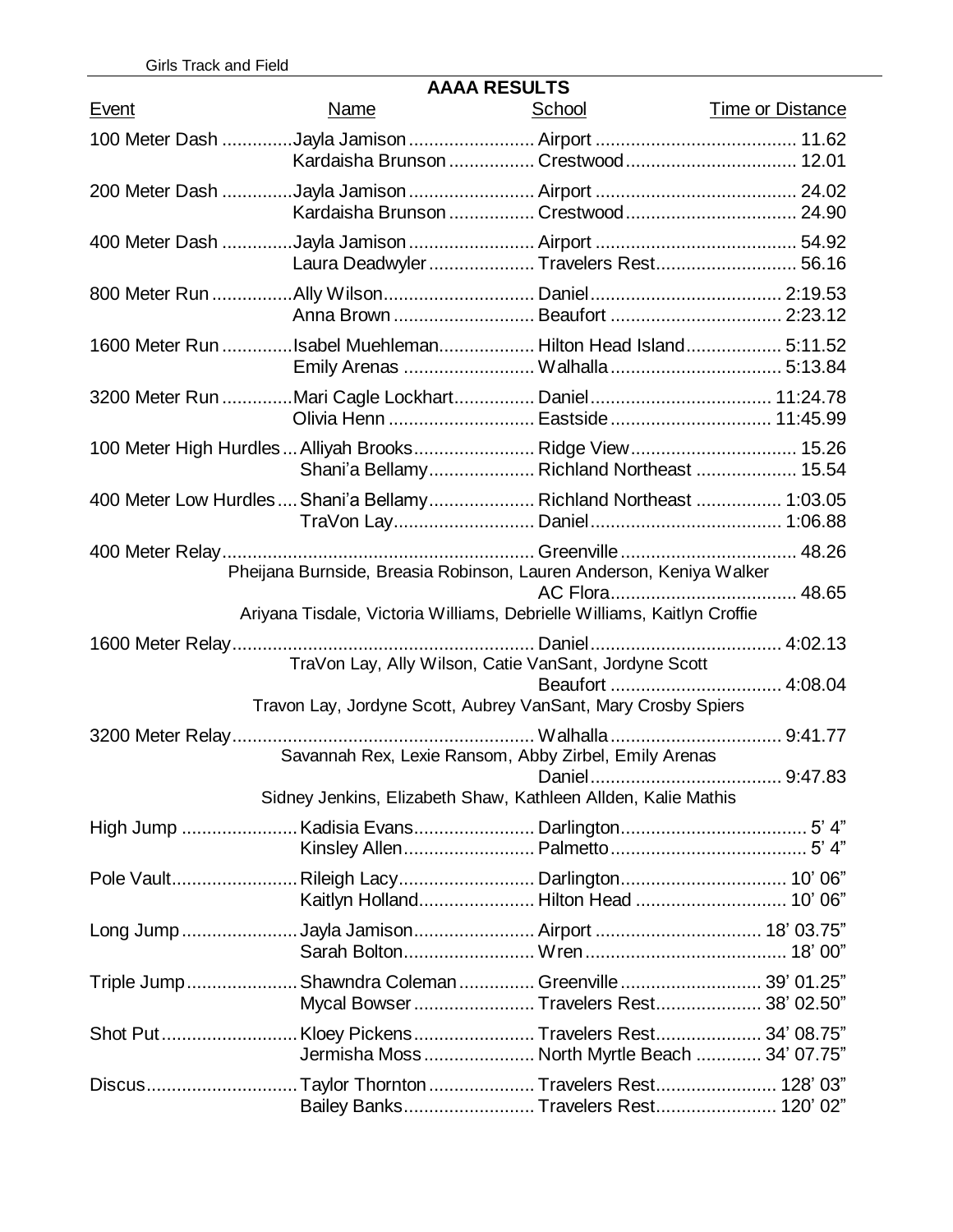# **AAA RESULTS**

| <b>Event</b> | <b>Name</b> | School                                                                                                                   | <b>Time or Distance</b> |
|--------------|-------------|--------------------------------------------------------------------------------------------------------------------------|-------------------------|
|              |             | 100 Meter Dash Tyaisha Edwards Waccamaw  11.95                                                                           |                         |
|              |             | 200 Meter Dash Tyaisha Edwards Waccamaw  24.57                                                                           |                         |
|              |             | 400 Meter Dash Isabella Darce  Academic Magnet  58.46                                                                    |                         |
|              |             | 800 Meter Run  Emma Peluso  May River  2:21.95                                                                           |                         |
|              |             | 1600 Meter Run  Maggie Rhodes  Woodruff  5:18.69                                                                         |                         |
|              |             | 3200 Meter Run  Maggie Rhodes  Woodruff  11:32.31<br>Anna Margaret Loftus Waccamaw 11:56.35                              |                         |
|              |             | 100 Meter High Hurdles  Addison Berry West Oak 14.80                                                                     |                         |
|              |             | 400 Meter Low Hurdles  Maggie Massey  Strom Thurmond  1:06.85                                                            |                         |
|              |             | Ja'lencia Griffin, Ariyonia Busby, Delaney Frierson, Measha Jones                                                        |                         |
|              |             | Patients Adams, Aaliyah Johnston, Maya Smith, Quiana Suber<br>Deniah Arthur, Staci Sumpter, Carleigh Vaughn, Imani Wyatt |                         |
|              |             | Krishayla Boyd, ZyKirah Davis, Anaya Peay, China Woodard                                                                 |                         |
|              |             | Mary Wallace Rainero, Patricia George, Grace Iaria, Annika Deveau                                                        |                         |
|              |             | Joeli Hayden, Allison McCauley, Madison Crumley, Morgan Roberts                                                          |                         |
|              |             |                                                                                                                          |                         |
|              |             | Long Jump Addison Berry West-Oak 18' 03"                                                                                 |                         |
|              |             | Triple Jump Addison Berry West-Oak 38' 03"<br>Diamond Martin  Chapman  38' 00.25"                                        |                         |
|              |             | Discus Emma Albano Bishop England 129' 06"<br>Chynna Sneed May River 110' 01"                                            |                         |
|              |             |                                                                                                                          |                         |
|              |             | Pole VaultGrace Hotchkiss Bishop England 12' 0.8"                                                                        |                         |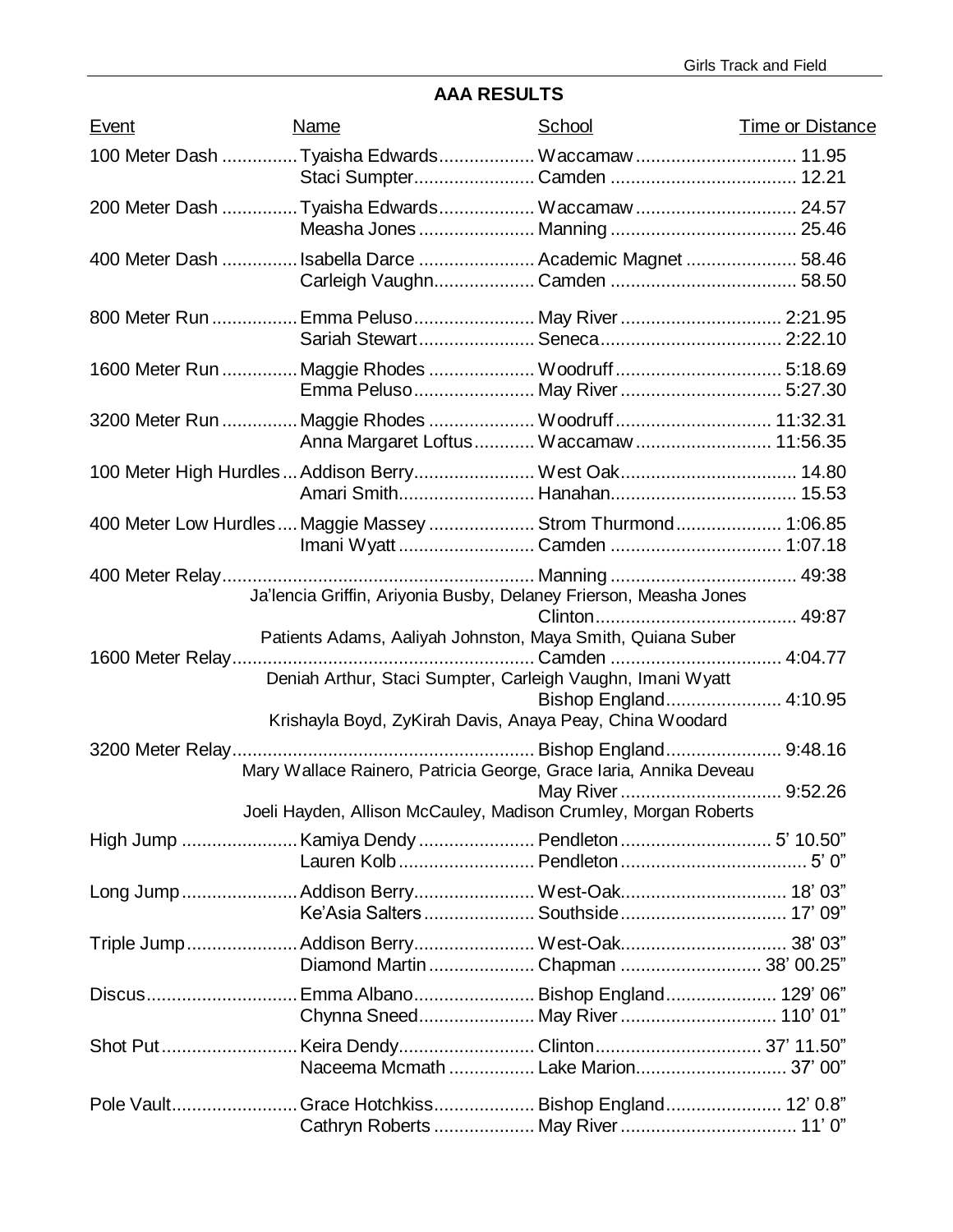| Event | Name                                                                                                              | School                  | <b>Time or Distance</b> |
|-------|-------------------------------------------------------------------------------------------------------------------|-------------------------|-------------------------|
|       | 100 Meter Dash  Melissa Jefferson  Carvers Bay  12.03                                                             |                         |                         |
|       | 200 Meter Dash  Najhyrai Watson  Philip Simmons  24.49<br>Melissa Jefferson  Carvers Bay  24.75                   |                         |                         |
|       | 400 Meter Dash Janiah Washington  Woodland 1:00.03                                                                |                         |                         |
|       | 800 Meter Run  Hailey Meyers  Philip Simmons  2:19.57<br>Caroline Linen  St. Josephs  2:23.74                     |                         |                         |
|       | 1600 Meter Run  Hailey Meyers  Philip Simmons  5:16.76<br>Morgan Summey Greer Middle College  5:26.42             |                         |                         |
|       | 3200 Meter Run  Hailey Meyers  Philip Simmons  11:59.30<br>Alexus Atkins Landrum 12:03.73                         |                         |                         |
|       | Ayana Richburg Christ Church 14.95                                                                                |                         |                         |
|       | 400 Meter Low Hurdles  Ayana Richburg Christ Church 1:03.71                                                       |                         |                         |
|       | Olivia Rodd, Keyrra Gaddist, Mercedes Ravenell, Janiah Washington                                                 |                         |                         |
|       | Theresa Anderson, Jaresia Pryor, l'Queria Jackson, Adaiya Byas                                                    | Whale Branch  48.62     |                         |
|       | Janiah Washington, Keyrra Gaddist, Mercedes Ravenell, Kaytlyn Sweatman                                            |                         |                         |
|       | Averi Brice, Annika Bissinger, Madison Turcotte, Caroline Linen                                                   | Philip Simmons  4:12.78 |                         |
|       |                                                                                                                   |                         |                         |
|       | Nora Finnegan, Alina Pashchuk, Morgan Summey, Leah Trusty<br>Annika Bissinger Caroline Linen, Liliana Jaraczewski | St. Josephs 10:19.40    |                         |
|       |                                                                                                                   |                         |                         |
|       |                                                                                                                   |                         |                         |
|       | Long Jump  Auyana Carson Woodland 18' 3.5"<br>Theresa Anderson Whale Branch Ear 17' 04"                           |                         |                         |
|       | Triple Jump Auyana Carson Woodland 38' 08.5"                                                                      |                         |                         |
|       | DiscusTy-Layshia West  Batesburg-Leesville 124' 00"<br>Zytipha Joines Chesterfield 107' 01"                       |                         |                         |
|       | Shot Put Ty-Layshia West  Batesburg-Leesville 47' 06.5"<br>Ashanti Gilliam  Batesburg-Leesville 35' 03.5"         |                         |                         |
|       | Pole VaultLauren Caughman Batesburg-Leesville 11' 00"                                                             |                         |                         |

# **AA RESULTS**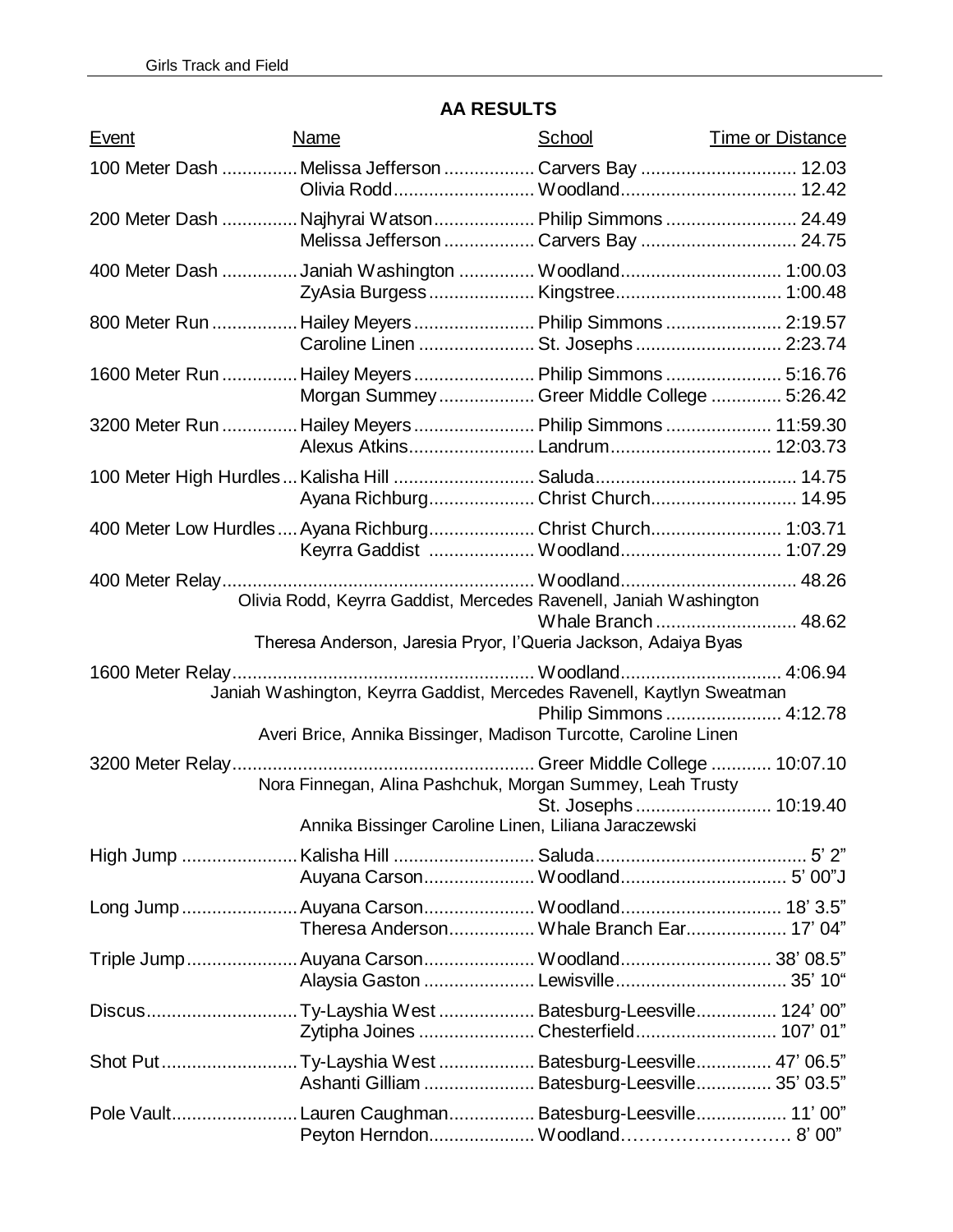Girls Track and Field

| <b>A RESULTS</b> |                                                                                                                                    |                                                                                                                        |                         |  |  |
|------------------|------------------------------------------------------------------------------------------------------------------------------------|------------------------------------------------------------------------------------------------------------------------|-------------------------|--|--|
| <b>Event</b>     | Name                                                                                                                               | <u>School</u>                                                                                                          | <b>Time or Distance</b> |  |  |
|                  |                                                                                                                                    |                                                                                                                        |                         |  |  |
|                  |                                                                                                                                    |                                                                                                                        |                         |  |  |
|                  |                                                                                                                                    |                                                                                                                        |                         |  |  |
|                  | 800 Meter Run  Mary Wimberly  Scott's Branch 2:40.81                                                                               | Mia Crankfield  Green Sea-Floyds  2:41.61                                                                              |                         |  |  |
|                  | 1600 Meter Run  Mary Wimberly  Scott's Branch 6:05.24                                                                              | Kaitlyn Rodman  Governor's School 6:07.78                                                                              |                         |  |  |
|                  |                                                                                                                                    |                                                                                                                        |                         |  |  |
|                  | 100 Meter High Hurdles  Victoria Paul  Governor's School 16.80                                                                     |                                                                                                                        |                         |  |  |
|                  | 400 Meter Low Hurdles  Victoria Paul  Governor's School 1:07.35                                                                    | Shontai Moultrie Baptist Hill 1:15.55                                                                                  |                         |  |  |
|                  |                                                                                                                                    | Tyanna Murray, Rosalyn Bryant, Takiah Nottage, Alana Foster<br>Traince Smalls, Raynee Green, Taia Gattis, LaTea Smalls |                         |  |  |
|                  | Kadehaj Smoak, Jalea Devore, Charlotte Johnson, McKenzie Williams                                                                  |                                                                                                                        |                         |  |  |
|                  | Bernadica Brown, Kinleya Tolbert, Johneia Odom, Shania Green<br>Samantha Burdette, Makayla Kent, Sommer Tillman, Annie Hesselgrave | Governor's School 11:49.27<br>Darby Porter, Gracie Collins, Kaitlyn Rodman, Aalia Malik                                |                         |  |  |
|                  |                                                                                                                                    |                                                                                                                        |                         |  |  |
|                  | Long Jump Kezirah Easterling  Timmonsville  16' 10.75"                                                                             | Victoria Paul Governor's School 16' 8.75"                                                                              |                         |  |  |
|                  | Triple JumpKezirah Easterling  Timmonsville  34' 06"<br>Hidejuha Kennedy  33' 0.5"                                                 |                                                                                                                        |                         |  |  |
|                  |                                                                                                                                    | Angilicia Dunn  Bethune-Bowman 92'7"                                                                                   |                         |  |  |
|                  |                                                                                                                                    |                                                                                                                        |                         |  |  |
|                  | Pole Vault Rita Alan Governor's School 10' 00"                                                                                     |                                                                                                                        |                         |  |  |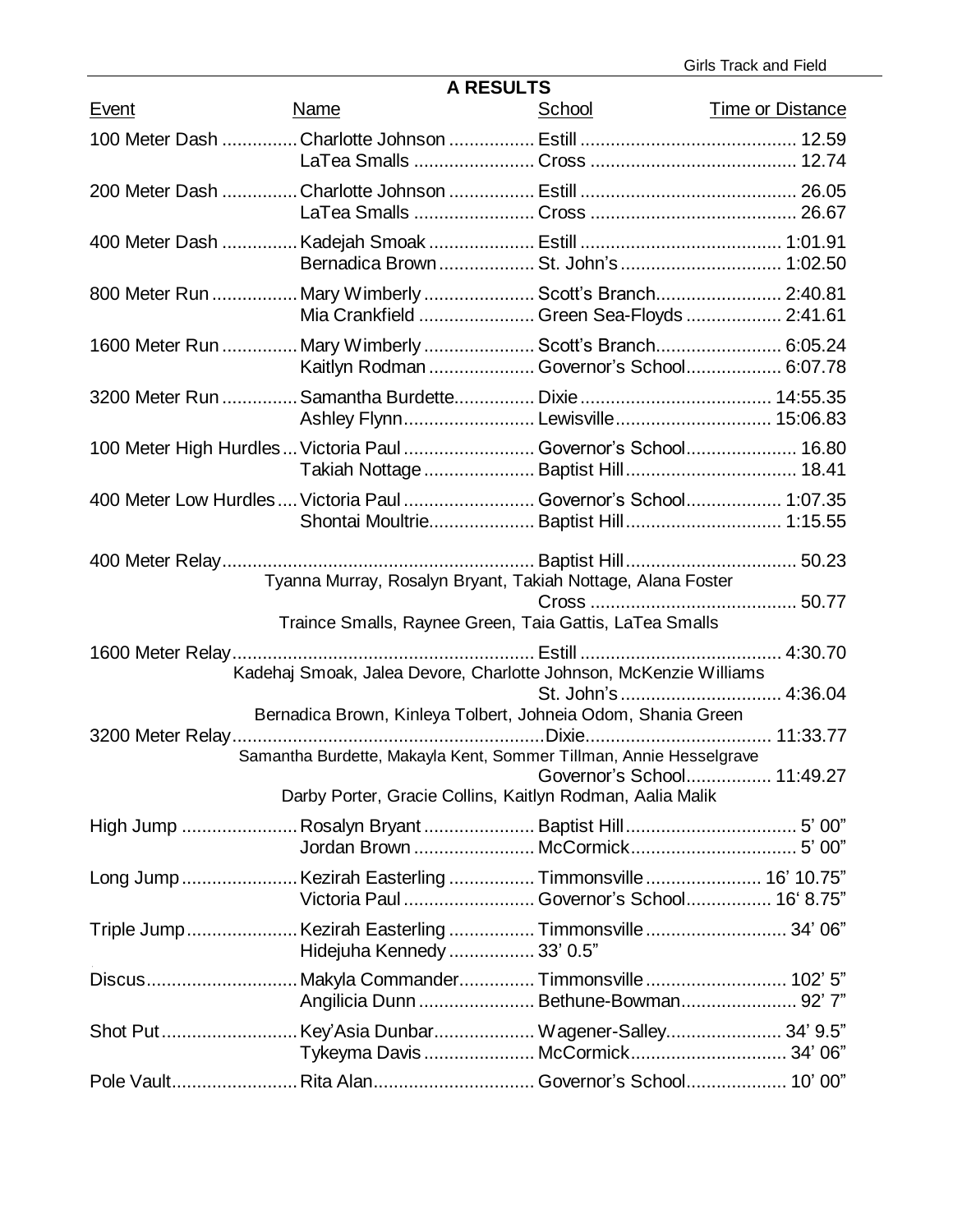### **TEAM CHAMPIONS (1974-75 – 2018-19)**

| 1974-75            | Champion<br>Wando                 | Coach<br>Sarah Sanders                 | Score<br>49 - 19         | <u>Runner - up</u><br>Fort Johnson (Tie) | Coach<br>Gloria Friedgen             |
|--------------------|-----------------------------------|----------------------------------------|--------------------------|------------------------------------------|--------------------------------------|
| 197576             | Wando                             | Sarah Sanders                          | $70 - 38$                | Stall<br>Fort Johnson (Tie)              | Angie Hughes<br>Gloria Friedgen      |
|                    |                                   |                                        |                          | <b>Stall</b>                             | Angie Hughes                         |
| 1976-77            | <b>Ninety Six</b>                 | <b>Cheryl Browning</b>                 | $54 - 50$                | Wando                                    | <b>Sarah Sanders</b>                 |
|                    |                                   |                                        | A                        |                                          |                                      |
| 1977-78            | <b>Christ Church</b>              | Roxanne Radford                        | $64 - 61$                | S.C.S.D.B                                | Sybil Ayers                          |
| 1978-79            | Williston - Elko                  | Libby Bentz                            | $50 - 48$                | Lincoln                                  | <b>Corris Tisdale</b>                |
| 1979-80            | Lamar                             | <b>Terry Styers</b>                    | $81 - 64$                | <b>Christ Church</b>                     | Roxanne Radford                      |
| 1980-81            | Lamar                             | <b>Terry Styers</b>                    | $103 - 72$               | Williston - Elko                         | Libby Folk                           |
| 1981-82            | Lamar                             | <b>Terry Styers</b>                    | $85 - 72$                | <b>Dixie</b>                             | Jay Lown                             |
| 1982-83            | Lamar<br>Blackville - Hilda       | <b>Terry Styers</b>                    | $70 - 57$                | <b>Blackville Hilda</b>                  | Lynn Kerfoot                         |
| 1983-84<br>1984-85 |                                   | Lynn Kerfoot<br>Scott Buchanan         | 78 - 74<br>$74 - 74$     | Lamar<br>Williston - Elko                | <b>Terry Styers</b>                  |
| 1985-86            | <b>Blue Ridge(tie)</b><br>Gilbert | Janet R. Cone                          | $70 - 63$                | Blackville - Hilda                       | Libby Folk<br>Lynn Mizell            |
| 1986-87            | Blackville - Hilda                | Lavern Knox                            | $52 - 46$                | Gilbert                                  | Dudley Lybrand                       |
| 1987-88            | Blackville - Hilda                | Lavern Knox                            | $56 - 49$                | <b>Blue Ridge</b>                        | Donna Campbell                       |
| 1988-89            | Jonesville                        | Mike Massey                            | $58 - 52$                | Ridge Sp. Monetta                        | Rene' Adams                          |
| 1989-90            | Jonesville (Tie)                  | <b>Mike Massey</b>                     | $47 - 47$                | <b>Dixie</b>                             | Jay Lown                             |
| 1990-91            | Johnsonville                      | <b>Steve Phillips</b>                  | $82 - 56$                | Landrum                                  | Susan Gramling                       |
| 1991-92            | Johnsonville                      | <b>Steve Phillips</b>                  | $94 - 38$                | Mt. Pleasant                             | LaVerne Knox                         |
| 1992-93            | Green Sea - Floyds                | <b>Brenda Cooper</b>                   | $86 - 60$                | Johnsonville                             | <b>Steve Phillips</b>                |
| 1993-94            | Green Sea - Floyds                | <b>Brenda Cooper</b>                   | $106 - 72$               | Johnsonville                             | <b>Steve Phillips</b>                |
| 1994-95            | Green Sea - Floyds                | <b>Brenda Cooper</b>                   | $77 - 40$                | Ben Lippen                               | David Killey                         |
| 1995-96            | Green Sea - Floyds                | <b>Brenda Cooper</b>                   | $52 - 46$                | Pelion                                   | <b>Guy Smith</b>                     |
|                    |                                   |                                        |                          | <b>Ruffin</b>                            | <b>Richard Roderick</b>              |
| 1996-97            | Johnsonville                      | <b>Stevie Phillips</b>                 | $81.5 - 49$              | <b>Ruffin</b>                            | <b>Richard Roderick</b>              |
| 1997-98            | Johnsonville                      | <b>Stevie Phillips</b>                 | $94.5 - 68$              | <b>Calhoun Falls</b>                     | Jimmy Towe                           |
| 1998-99            | Johnsonville                      | <b>Stevie Phillips</b>                 | 108.5-63.5               | <b>Christ Church</b>                     | Greg Hood                            |
| 1999-00            | Johnsonville                      | <b>Stevie Phillips</b>                 | $115 - 69$               | Lamar                                    | Marshall King                        |
| 2000-01            | Johnsonville                      | <b>Stevie Phillips</b>                 | 136 - 85                 | Lamar                                    | <b>Marshall King</b>                 |
| 2001-02            | Johnsonville                      | <b>Stevie Phillips</b>                 | 108 - 89                 | Lamar                                    | Marshall King                        |
| 2002-03            | Johnsonville                      | <b>Stevie Phillips</b>                 | $105 - 88$               | Lamar                                    | Marshall King                        |
| 2003-04            | Lamar                             | Marshall King                          | $103 - 96$               | Johnsonville                             | <b>Stevie Phillips</b>               |
| 2004-05<br>2005-06 | Denmark-Olar<br>Johnsonville      | Wayne Farmer<br><b>Stevie Phillips</b> | $81 - 76.5$<br>$84 - 64$ | Johnsonville                             | <b>Stevie Phillips</b><br>John Woods |
| 2006-07            | Lamar                             | Marshall King                          | $87 - 70$                | Academic Magnet<br>Allendale-Fairfax     | Wayne Farmer                         |
| 2007-08            | Johnsonville                      | <b>Stevie Phillips</b>                 | $82.5 - 80$              | Lamar                                    | Marshall King                        |
| 2008-09            | Allendale-Fairfax                 | Wayne Farmer                           | $91 - 88$                | Johnsonville                             | <b>Stevie Phillips</b>               |
| 2009-10            | Johnsonville                      | <b>Stevie Phillips</b>                 | $142 - 86$               | Landrum                                  | Martha Dorman                        |
| 2010-11            | Johnsonville                      | <b>Stevie Phillips</b>                 | 111.5 - 65               | <b>Christ Church</b>                     | Rodney Adamee                        |
| 2011-12            | <b>Christ Church</b>              | Rodney Adamee                          | $58 - 57$                | Southside Christian                      | <b>Frank Kleckner</b>                |
| 2012-13            | Southside Christian               | <b>Frank Kleckner</b>                  | 97 - 86                  | Greer Middle College                     | David Smith                          |
| 2013-14            | Southside Christian               | Priscilla LeGrand                      | $83.5 - 77$              | St. Joseph's                             | Marie Kernell                        |
| 2014-15            | Southside Christian               | <b>Frank Kleckner</b>                  | $112 - 79$               | St. Joseph's                             | Marie Kernell                        |
| 2015-16            | <b>Christ Church</b>              |                                        | $107 - 80$               | St. Joseph's                             | Marie Kernell                        |
| 2016-17            | Scott's Branch                    | <b>Clarence Rattley</b>                | $105 - 49$               | Lewisville                               | Dewayne Strong                       |
| 2017-18            | Lewisville                        |                                        | $91 - 85$                | Scott's Branch                           |                                      |
| 2018-19            | Governor's School                 | <b>Charity Snelling</b>                | $73 - 60$                | <b>Baptist Hill</b>                      | Ebony Trapp-Brown                    |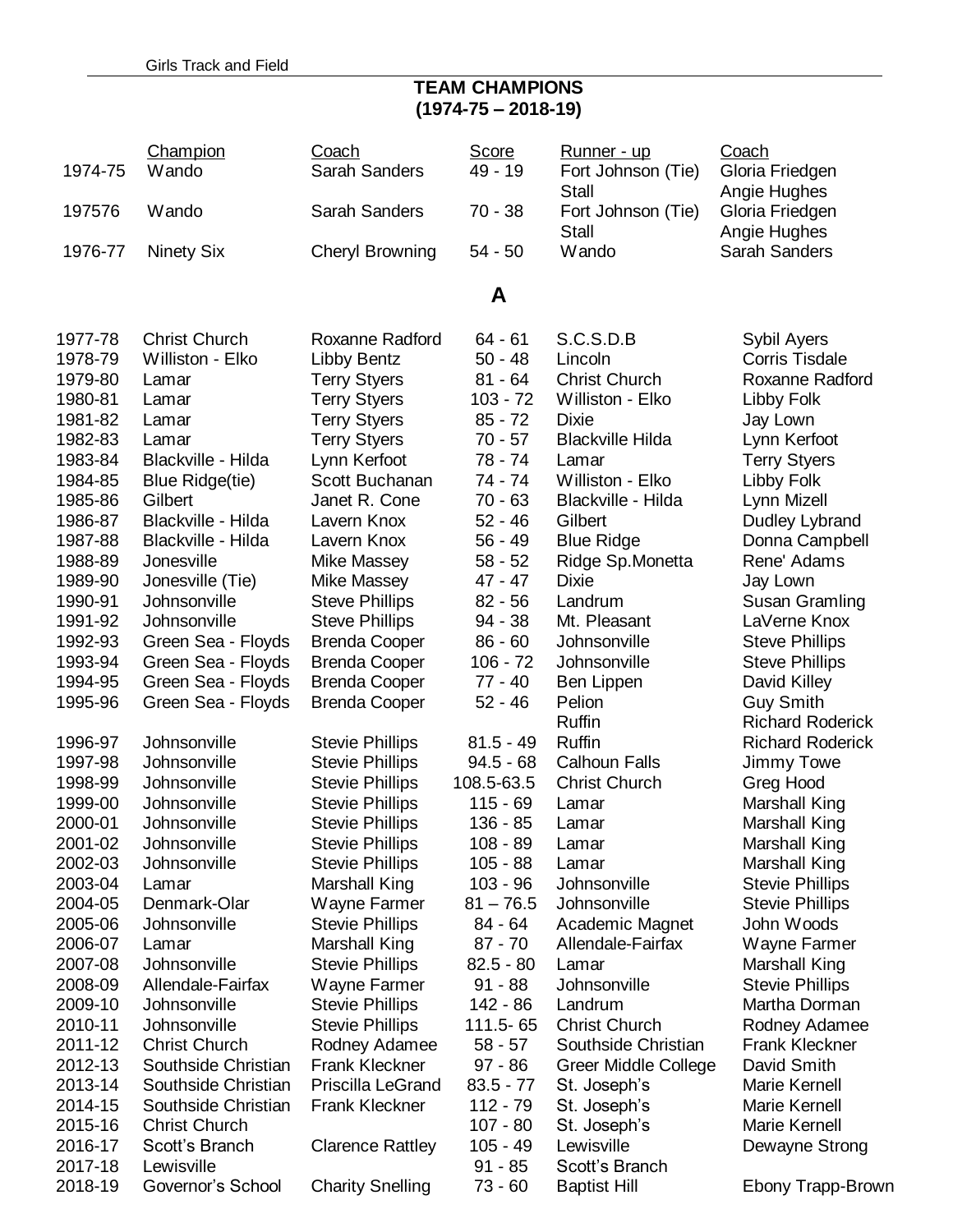#### Champion Coach Score Runner - up Coach 1977-78 Ninety Six Cheryl Browning 102-70½ N. Myrtle Beach Rivers Lynch 1978-79 Ninety Six Cheryl Browning 108 - 47 N. Myrtle Beach Rivers Lynch 1979-80 H. E. McCracken Ted Whitaker 93 - 51 N. Myrtle Beach Rivers Lynch 1980-81 H. E. McCracken Ted Whitaker 89 - 84 Ninety Six Cheryl Browning 1981-82 H. E. McCracken Ted Whitaker 75 - 69 Ninety Six Cheryl Browning 1982-83 Ninety Six Cheryl Browning 85 - 75 N. Myrtle Beach Alan Connie 1983-84 Ninety Six Ronald Sullivan 97 - 85 N. Myrtle Beach Alan Connie 1984-85 North Myrtle Beach Alan Connie  $76 - 73\frac{1}{2}$  Ninety Six Ronald Sullivan 1985-86 North Myrtle Beach Alan Connie 594 - 69 Ninety Six Ronald Sullivan 1986-87 Ninety Six **Ronald Sullivan 103 - 61 N. Myrtle Beach** Alan Connie 1987-88 North Myrtle Beach Jack Byrd 64 - 56 Lugoff - Elgin Dennis Metz 1988-89 North Myrtle Beach Jack Byrd 112 - 56 Ninety Six Zeke Goode 1989-90 North Myrtle Beach Jack Byrd 84 - 57 Edisto Shirlan Mosley 1990-91 North Myrtle Beach Jack Byrd 61 - 54 Southside Joe Perkins 1991-92 Ninety Six Devon Smith 66 - 51 Wade Hampton Tammy Schofield 1992-93 Ninety Six Devon Smith 89 - 48 Saluda Barbara Lyons 1993-94 Ninety Six Devon Smith 77 - 46 Wade Hampton Tammy Schofield 1994-95 Ninety Six Henderson Louden 61 - 41 Silver Bluff Louise Dent 1995-96 Carolina Thomas Fair 49 - 38 Saluda Joe Coates 1996-97 Silver Bluff Louise Dent 53 - 43 Emerald Zeke Goode 1997-98 Emerald Exekiel Goode 81 - 55 Wade Hampton Shelby Strother 1998-99 Emerald Wade Hampton Ezekiel Goode Shelby Strother 63 - 53 Pendleton Mike Davis 1999-00 Emerald Ezekiel Goode 76 - 46 Columbia Bobby Young 2000-01 Bishop England Phillip Bottelier 83 - 58 Central Terry Sowell 2001-02 Bishop England Tony Colizzi 61.5 - 61 2002-03 Bishop England Tony Colizzi 96 - 81 Blue Ridge David Smith 2003-04 Bishop England Tony Colizzi 79.5 - 75 Emerald Ezekiel Goode 2004-05 Bishop England Tony Colizzi 88 - 87 Emerald Ezekiel Goode 2005-06 Bishop England Tony Colizzi 99 - 71 Pendleton Calvin Moses 2006-07 Bishop England Tony Colizzi 126 - 65 Emerald Ezekiel Goode 2007-08 Bishop England Tony Colizzi 117.33 - 56 Emerald Ezekiel Goode 2008-09 Bishop England Tony Colizzi 99 - 78 Emerald Chris Worrock 2009-10 Eau Claire John Jarvis 88 - 77 Pendleton Calvin Moses 2010-11 Hanahan David Morbitzer 60 - 51 Eau Claire John Jarvis 2011-12 Dillon Tony Washington 72 - 58 Waccamaw Steve Hart 2012-13 Bishop England Tony Colizzi 88 - 75 Batesburg-Leesville Gary Adams 2013-14 Bishop England Tony Colizzi 93 - 57 Pendleton Warren Wheeler 2014-15 Battery Creek Tyrone Pierce 96 - 69 Bishop England Tony Colizzi<br>2015-16 Waccamaw 1999-67 Woodland Chavez Jame 2015-16 Waccamaw 69 - 67 Woodland Chavez James 2016-17 Woodland Chavez James 135 - 104 Christ Church Darrell Durham 2017-18 Woodland Chavez James 143 - 114 Christ Church Darrell Durham 2018-19 Woodland Chavez James 113.5 - 68 Philip Simmons Lachone Taylor

### **AAA**

**AA**

|         | 1977-78 St. John's (JI) | Robert Biggerstaff   | 64 - 38   | Fort Johnson            | Amelia Martin           |
|---------|-------------------------|----------------------|-----------|-------------------------|-------------------------|
| 1978-79 | A. C. Flora             | <b>Bob Reynolds</b>  |           | 54 - 39 St. John's (JI) | Luanne Gillis           |
| 1979-80 | A. C. Flora             | <b>Bob Reynolds</b>  | 85 - 44   | Cheraw                  | <b>Charlotte Creech</b> |
| 1980-81 | Winyah                  | <b>Fred Reinartz</b> | $62 - 49$ | <b>Broome</b>           | <b>Bonnie Rogers</b>    |
| 1981-82 | Winyah                  | <b>Fred Reinartz</b> | 68 - 42   | Garrett                 | Don Carr                |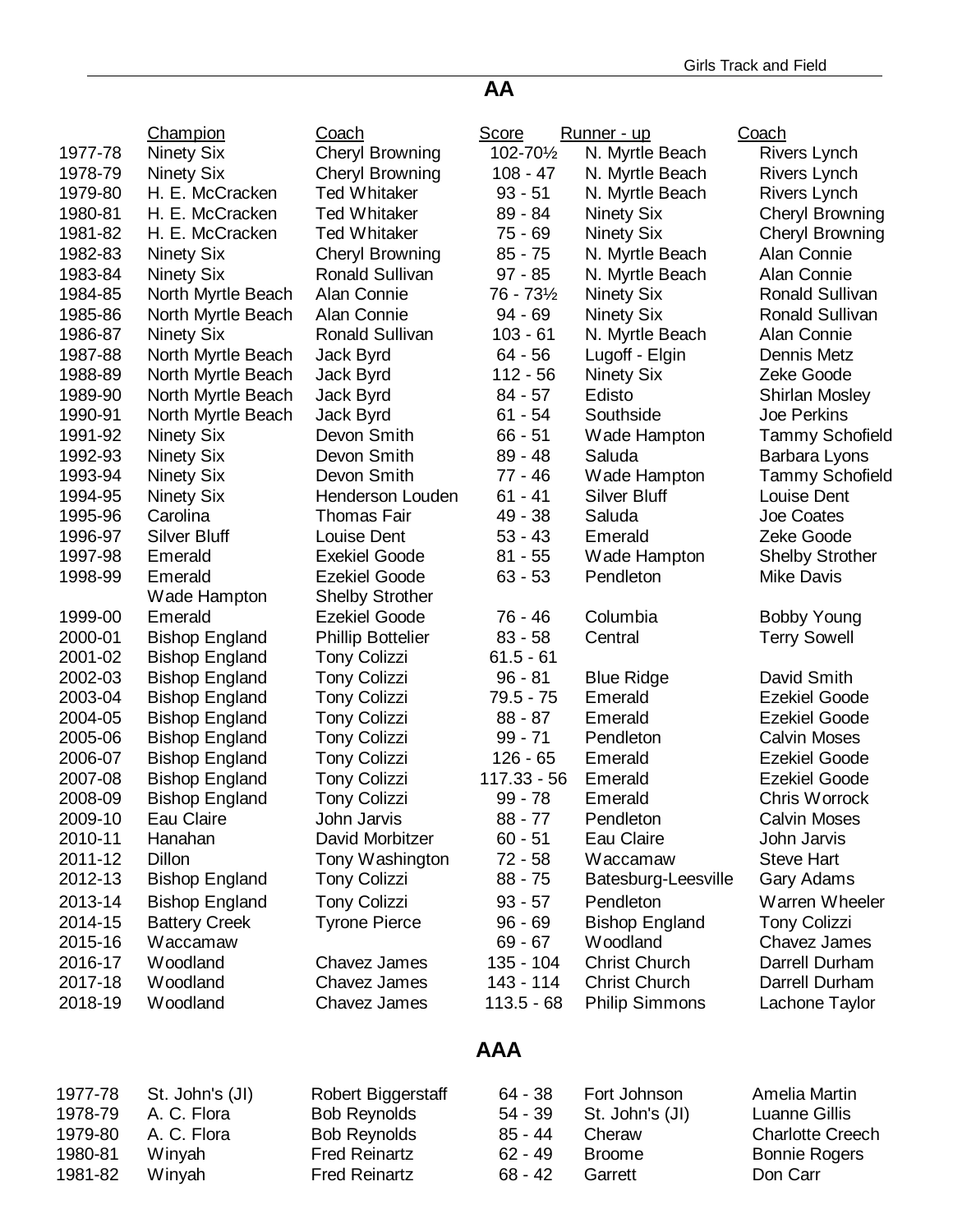|         | <b>Girls Track and Field</b> |                           |                      |                    |                           |
|---------|------------------------------|---------------------------|----------------------|--------------------|---------------------------|
|         | <b>Champion</b>              | <b>Coach</b>              | <b>Score</b>         | <u>Runner - up</u> | Coach                     |
| 1982-83 | Garrett                      | Don Carr                  | $63 - 60$            | T. L. Hanna        | William Floyd             |
| 1983-84 | Garrett                      | Don Carr                  | $83 - 58$            | Westside           | <b>William Roberts</b>    |
| 1984-85 | <b>Beaufort</b>              | <b>Herbert Glaze</b>      | $97 - 58$            | Wren               | <b>Barry Knight</b>       |
| 1985-86 | <b>Beaufort</b>              | <b>Herbert Glaze</b>      | $73 - 44$            | Fort Mill          | <b>Steve Mullinax</b>     |
| 1986-87 | <b>Beaufort</b>              | <b>Herbert Glaze</b>      | 76 - 50              | T. L. Hanna (Tie)  | <b>Chuck Parker</b>       |
|         |                              |                           |                      | South Aiken        | Lydia Hopkins             |
| 1987-88 | <b>Beaufort</b>              | <b>Herbert Glaze</b>      | $98 - 51$            | York               | Arsonia Stroud            |
| 1988-89 | St. Andrews                  | <b>Ron Sutton</b>         | $52 - 44$            | <b>Beaufort</b>    | <b>Herbert Glaze</b>      |
| 1989-90 | <b>Hilton Head</b>           | <b>Ted Whitaker</b>       | $59 - 46$            | <b>Broome</b>      | <b>Treasure Pickett</b>   |
| 1990-91 | <b>Hilton Head</b>           | <b>Ted Whitaker</b>       | $58\frac{1}{2} - 41$ | Westside           | Kay Herbster              |
| 1991-92 | <b>Hilton Head</b>           | <b>Ted Whitaker</b>       | $62 - 40$            | Belton-Honea Path  | Ron Sullivan              |
| 1992-93 | T. L. Hanna                  | <b>Chuck Parker</b>       | $103 - 48$           | <b>Beaufort</b>    | <b>Herbert Glaze</b>      |
| 1993-94 | T. L. Hanna                  | <b>Chuck Parker</b>       | 78 - 76              | <b>Beaufort</b>    | <b>Herbert Glaze</b>      |
| 1994-95 | <b>Beaufort</b>              | <b>Herbert Glaze</b>      | $53 - 46$            | T. L. Hanna        | <b>Chuck Parker</b>       |
| 1995-96 | <b>Beaufort</b>              | <b>Herbert Glaze</b>      | $100 - 51$           | <b>Ridge View</b>  | <b>Catherine Lempesis</b> |
| 1996-97 | <b>Ridge View</b>            | <b>Catherine Lempesis</b> | $79 - 63.5$          | Belton-Honea Path  | Ron Sullivan              |
| 1997-98 | <b>Ridge View</b>            | Catherine Lempesis        | $105 - 69$           | Belton-Honea Path  | Ron Sullivan              |
| 1998-99 | Belton-Honea Path            | Gil Cade                  | $96 - 61$            | Dillon             | <b>Willie Daniels</b>     |
| 1999-00 | Belton-Honea Path            | Gil Cade                  | $65 - 58$            | <b>Broome</b>      | Doug Purinton             |
| 2000-01 | <b>Dreher</b>                | Daniel Brooks             | 44 - 42              | Daniel             | Ron Sullivan              |
| 2001-02 | J. L. Mann                   | George Moss               | $85 - 62$            | <b>Dreher</b>      | Daniel Brooks             |
| 2002-03 | <b>Dreher</b>                | Danny Brooks              | $99 - 90$            | J. L. Mann         | George Moss               |
| 2003-04 | <b>Dreher</b>                | Daniel Brooks v           | $80 - 63$            | Daniel             | Ron Sullivan              |
| 2004-05 | Daniel                       | Ron Sullivan              | $84 - 60$            | <b>Dreher</b>      |                           |
|         | J L Mann                     | <b>Rhett Moss</b>         |                      |                    |                           |
| 2005-06 | J L Mann                     | George Moss               | 121 - 91             | Seneca             | <b>Chris White</b>        |
| 2006-07 | J L Mann                     | George Moss               | $165 - 91.5$         | Daniel             | Ron Sullivan              |
| 2007-08 | J L Mann                     | George Moss               | 167 - 88             | Daniel             | Ron Sullivan              |
| 2008-09 | J L Mann                     | George Moss               | 142-2-73.2           | Greer              | Erie Williams             |
| 2009-10 | J L Mann                     | George Moss               | $95.5 - 69$          | Seneca             | Karl Addis                |
| 2010-11 | Fort Mill                    | <b>Steve Mullinax</b>     | $73.9 - 69$          | Seneca             | Karl Addis                |
| 2011-12 | Seneca                       | Karl Addis                | $89.5 - 60$          | Wade Hampton       | <b>Justus Serina</b>      |
| 2012-13 | Daniel                       | <b>Cosondar Griffin</b>   | 79 - 65.5            | James Island       | David Lee                 |
| 2013-14 | James Island                 |                           | $80 - 72$            | Daniel             | <b>Cosondar Griffin</b>   |
| 2014-15 | <b>Beaufort</b>              | <b>Herbert Glaze</b>      | $88 - 43$            | Darlington         | Rich Wideman              |
| 2015-16 | <b>Beaufort</b>              | <b>Herbert Glaze</b>      | $79 - 59$            | Daniel             | <b>Cosondar Griffin</b>   |
| 2016-17 | <b>Bishop England</b>        | <b>Tony Colizzi</b>       | $72.5 - 47$          | Seneca             | Karl Addis                |
| 2017-18 | Waccamaw                     |                           | $76 - 56$            | May River          |                           |
| 2018-19 | <b>Bishop England</b>        | <b>Tony Colizzi</b>       | 73 - 58              | May River          | Katherine Rosenblum       |
|         |                              |                           |                      |                    |                           |
|         |                              |                           | <b>AAAA</b>          |                    |                           |
| 1977-78 | Eau Claire                   | Pat Gold                  | $62 - 43$            | Summerville        | Gail Troficanto           |
| 1978-79 | Eau Claire                   | Pat Gold                  | $63 - 41$            | Westside           | Debbie Rogers             |
| 1979-80 | Eau Claire                   | Pat Gold                  | $87 - 37$            | Irmo               | Mike Mauldin              |
| 1980-81 | O'burg-Wilkinson             | <b>Hercules Salley</b>    | $67 - 60$            | Irmo               | Mike Mauldin              |
| 1981-82 | O'burg-Wilkinson             | <b>Hercules Salley</b>    | 94 - 64              | Irmo               | Mike Mauldin              |
| 1982-83 | O'burg-Wilkinson             | <b>Hercules Salley</b>    | 78 - 46              | Eau Claire         | Pat Gold                  |
| 1983-84 | <b>Beaufort</b>              | <b>Herbert Glaze</b>      | $71 - 41$            | O'burg-Wilkinson   | <b>Hercules Salley</b>    |
| 1984-85 | Eau Claire                   | <b>Curtis Shell</b>       | $56 - 51$            | Rock Hill          | Gerry English             |
| 1985-86 |                              | <b>Catherine Lempesis</b> | $53 - 47$            | Westside           | <b>William Roberts</b>    |
|         | <b>Spring Valley</b>         | <b>Catherine Lempesis</b> | $58 - 48$            | Greenwood          |                           |
| 1986-87 | <b>Spring Valley</b>         |                           |                      |                    | Jerome Singleton          |
| 1987-88 | <b>Spring Valley</b>         | <b>Catherine Lempesis</b> | $81 - 54$            | Greenwood          | Jimmy Dean                |
| 1988-89 | <b>Spring Valley</b>         | <b>Catherine Lempesis</b> | 84 - 46              | Sumter             | <b>Rut Dingle</b>         |
| 1989-90 | <b>Spring Valley</b>         | <b>Catherine Lempesis</b> | 74 - 52              | O'burg-Wilkinson   | <b>Hercules Salley</b>    |
|         |                              |                           |                      |                    |                           |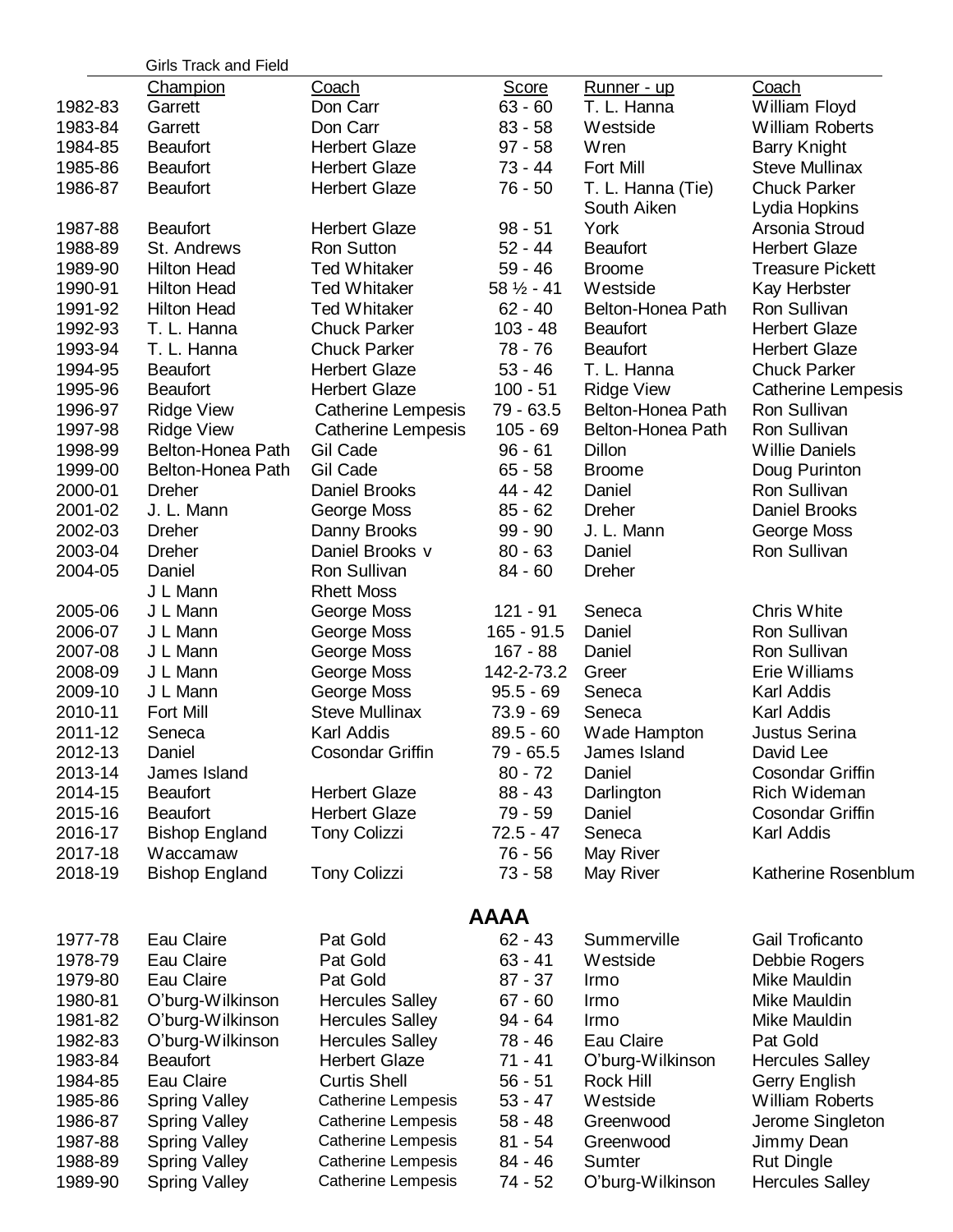|         |                           |                           |             |                      | <b>Girls Track and Field</b> |
|---------|---------------------------|---------------------------|-------------|----------------------|------------------------------|
|         | Champion                  | Coach                     | Score       | Runner - up          | Coach                        |
| 1990-91 | <b>Spring Valley</b>      | <b>Catherine Lempesis</b> | $99 - 64$   | Summerville          | Viki Kramer                  |
| 1991-92 | <b>Spring Valley</b>      | <b>Catherine Lempesis</b> | $122 - 48$  | Summerville          | Viki Kramer                  |
| 1992-93 | <b>Spring Valley</b>      | <b>Catherine Lempesis</b> | $109 - 49$  | <b>Sumter</b>        | <b>Carl Baker</b>            |
| 1993-94 | <b>Spring Valley</b>      | <b>Tom Morris</b>         | $56 - 45$   | Summerville          | Viki Kramer                  |
| 1994-95 | <b>Lower Richland</b>     | <b>Mike Steward</b>       | $54 - 44$   | Sumter               | <b>Carl Baker</b>            |
| 1995-96 | O'burg-Wilkinson          | <b>Hercules Salley</b>    | $46 - 44$   | Dorman               | Rebecca Littlefield          |
| 1996-97 | Irmo                      | Mike Moore                | $57 - 50$   | Lower Richland       | <b>Micheal Steward</b>       |
| 1997-98 | Summerville               | Viki Kramer               | $51 - 49$   | Irmo                 | Mike Moore                   |
| 1998-99 | Irmo                      | Mike Moore                | $56 - 48$   | Spartanburg          | <b>Shay Means Rice</b>       |
| 1999-00 | Spartanburg               | <b>Shay Rice</b>          | $77 - 48$   | <b>Spring Valley</b> | Kevin Shaw                   |
| 2000-01 | Spartanburg               | <b>Shay Rice</b>          | 69.5-52     | Northwestern         | <b>Calvin Hudgins</b>        |
| 2001-02 | <b>Beaufort</b>           | <b>Herbert Glaze</b>      | $62 - 62$   | Sumter               | <b>Carl Baker</b>            |
|         | Spartanburg               | <b>Shay Rice</b>          |             |                      |                              |
| 2002-03 | Northwestern              | <b>Calvin Hudgins</b>     | $69 - 65$   | <b>Spring Valley</b> | <b>Kevin Shaw</b>            |
| 2003-04 | Northwestern              | <b>Calvin Hudgins</b>     | $93 - 66$   | Westside             | Rod Cowan                    |
| 2004-05 | <b>Spring Valley</b>      | <b>Kevin Shaw</b>         | $102 - 67$  | <b>Ridge View</b>    | Rachell Green                |
| 2005-06 | Spartanburg               | <b>Shay Rice</b>          | $91 - 70$   | <b>Spring Valley</b> | <b>Kevin Shaw</b>            |
| 2006-07 | Spartanburg               | <b>Shay Rice</b>          | $83 - 81$   | Summerville          | Joe Call                     |
| 2007-08 | Spartanburg               | <b>Shay Rice</b>          | $68 - 66$   | Northwestern         | <b>Calvin Hudgins</b>        |
| 2008-09 | <b>Dutch Fork</b>         | <b>Brian Mincel</b>       | $62 - 61.5$ | Northwestern         | <b>Calvin Hudgins</b>        |
| 2009-10 | Dorman                    | Lashaun McGreer           | 77 - 58     | Summerville          | <b>Steve Wilson</b>          |
| 2010-11 | Summerville               | Joe Call                  | $54 - 53.5$ | J L Mann             | George Moss                  |
| 2011-12 | JL Mann                   | George Moss               | $89 - 55$   | Wando                | Nikki Wilson                 |
| 2012-13 | JL Mann                   | George Moss               | $105 - 65$  | Wando                | Marie Domin                  |
| 2013-14 | JL Mann                   | George Moss               | $71 - 54$   | Wando                | <b>Kevin Shiver</b>          |
| 2014-15 | JL Mann                   | George Moss               | $78 - 63.5$ | Wando                | <b>Kevin Shiver</b>          |
| 2015-16 | Wando                     | <b>Kevin Shiver</b>       | 76.33 - 73  | JL Mann              | George Moss                  |
| 2016-17 | <b>Hilton Head Island</b> | <b>Blake Bishop</b>       | $51 - 50$   | Daniel               | <b>Cosandar Grifffin</b>     |
| 2017-18 | <b>Ridge View</b>         | <b>Warren Eure</b>        | $64.5 - 52$ | Greer                |                              |
| 2018-19 | <b>Traveler's Rest</b>    |                           | $72.5 - 68$ | Daniel               | <b>Cosandar Grifffin</b>     |
|         |                           |                           |             |                      |                              |

# **AAAAA**

| 2016-17 | Wando.    | <b>Kevin Shiver</b> | 84.5 - 68 Riverside |             | Eric Cummings    |
|---------|-----------|---------------------|---------------------|-------------|------------------|
| 2017-18 | Wando     | Kevin Shiver        | 73 - 70 Hillcrest   |             | - S              |
| 2018-19 | Hillcrest | Carla Washington    | 93 - 77             | Nation Ford | <b>Chris Ros</b> |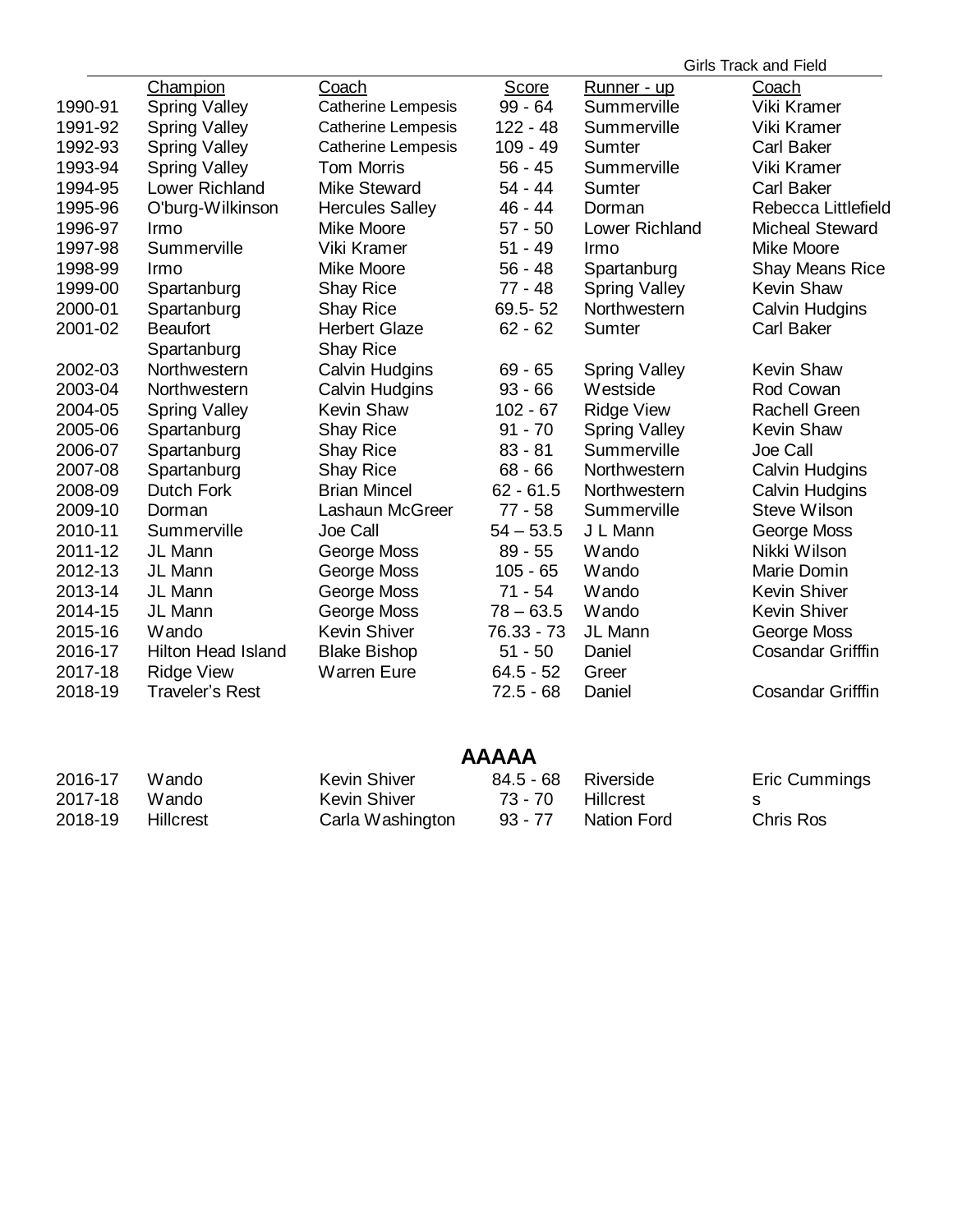# **SCHOOL RECORDS**

### Most State Championships

|  | 13…………Johnsonville…………………… 1991. 92, 97, 98, 99, 00, 01, 02, 03, 06, 08, 10, 11 |
|--|---------------------------------------------------------------------------------|
|  | 13Bishop England  2001, 02, 03, 04, 05, 06, 07, 08, 09, 13, 14,17, 19           |
|  | 10 Ninety-Six  1977, 78, 79, 83, 84, 87, 92, 93, 94, 95                         |
|  | 10Spring Valley 1986, 87, 88, 89, 90, 91, 92, 93, 94, 05                        |
|  | 11 …………J L Mann……………………… 2002, 05, 06, 07, 08, 09, 10, 12, 13, 14, 15           |
|  | 8Beaufort 1984, 85, 86, 87, 88, 95, 96, 02                                      |
|  | 6North Myrtle Beach 1985, 86, 88, 89, 90, 91                                    |
|  |                                                                                 |
|  | 6 Spartanburg 2000, 01, 02, 06, 07, 08                                          |
|  |                                                                                 |

# Most Consecutive Championships

| 9 Spring Valley  1986-1994 |
|----------------------------|
| 9Bishop England 2001-2009  |
| 9JL Mann  2005-2014        |
| 7Johnsonville 1997-2003    |
|                            |

### **COACHING RECORDS**

#### **Most Dual Meet Wins**

|  | 232 Hercules Salley Orangeburg - Wilkinson  1979 - 02232 - 14 - 1 |  |
|--|-------------------------------------------------------------------|--|
|  | 141  Cheryl Browning Ninety Six 1975 - 83  141 - 1                |  |

# **Most Consecutive Dual Meets Won**

113 ................... Ninety Six ................... 1978 - 84